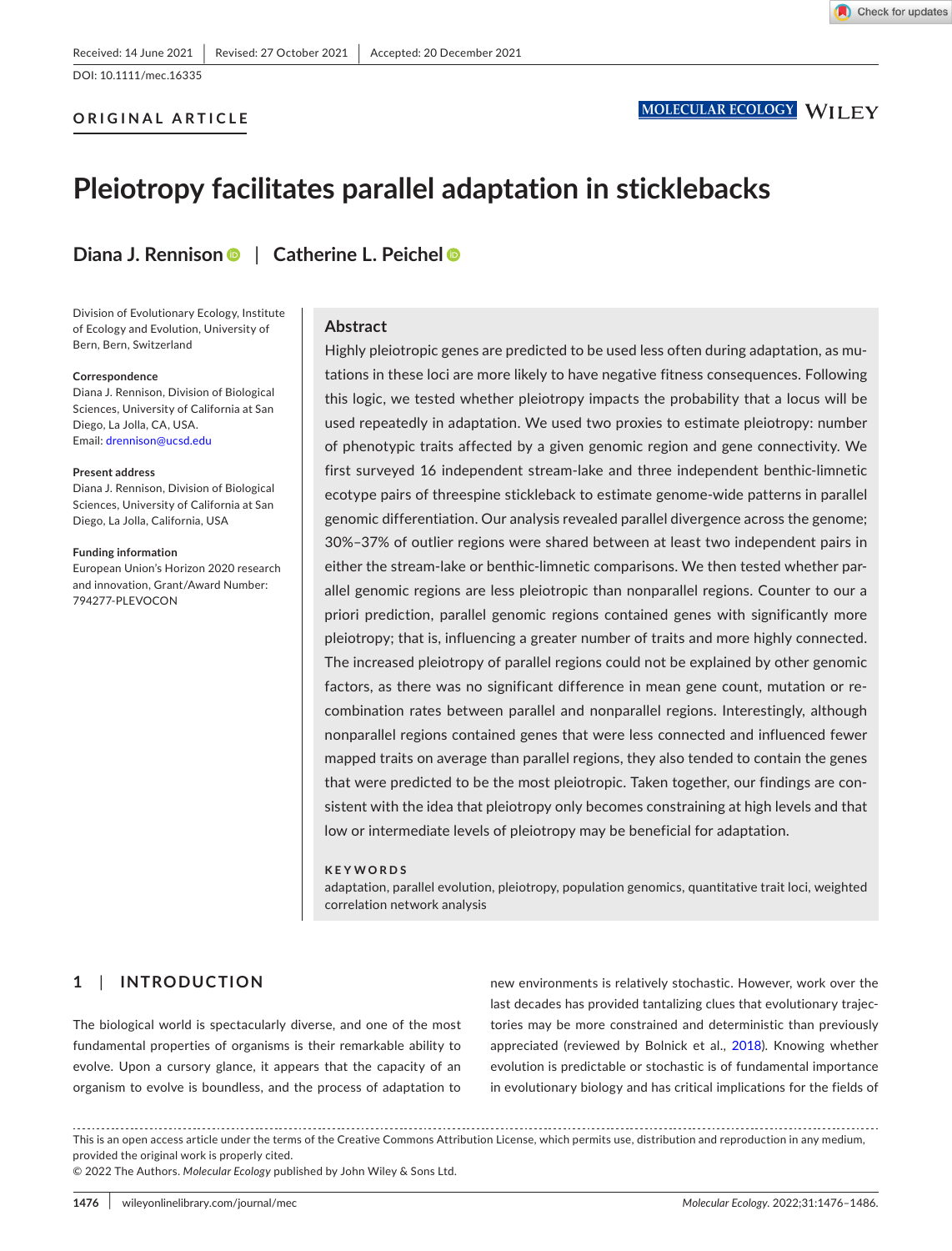agricultural breeding, conservation, and medicine. Yet, we are far from understanding the factors that underlie the predictability of evolutionary responses.

The repeated evolution of similar phenotypes in response to similar environments (hereafter referred to as parallel evolution) provides a remarkable opportunity to identify the sources of evolutionary constraints during adaptation. In particular, if the genetic basis of adaptive phenotypic changes is the same in independently evolved populations or species, it suggests that there could be underlying constraints in the types of loci used during evolution. Recent studies have demonstrated that the same genes or genomic loci are often identified when independent populations have evolved the same phenotypes or adapted to similar habitats (Conte et al., [2012](#page-9-1); Martin & Orgogozo, [2013](#page-9-2); Stern, [2013\)](#page-10-0). Yet, these studies have not explicitly addressed the factors responsible for these patterns in nature.

Pleiotropy, the influence of a single locus on multiple traits, is thought to be an important mechanism of evolutionary constraint and could be an important deterministic factor during adaptive evolution (Martin & Orgogozo, [2013](#page-9-2); Stern & Orgogozo, [2008](#page-10-1)). Theoretical models (Fisher, [1930](#page-9-3); Orr, [2000](#page-9-4); Otto, [2004](#page-10-2)) and work in quantitative genetics (Mckay et al., [2003\)](#page-9-5) suggest that pleiotropy strongly impacts the probability that a given locus will be used in adaptation. Specifically, high levels of pleiotropy are predicted to decrease the frequency with which a locus is used over the course of evolution because it is much more likely that mutations in that locus will have negative fitness consequences. Conversely, loci capable of evoking the same phenotypic change but that have low levels of pleiotropy would be predicted to be used more frequently when the same phenotype evolves in parallel. Consistent with this prediction, "hotspots" of parallel genetic evolution are often found in genes or mutations that minimize pleiotropy while maximizing phenotypic change (Martin & Orgogozo, [2013](#page-9-2); Stern & Orgogozo, [2008\)](#page-10-1). However, there is also the possibility for synergistic pleiotropy, when a mutation or gene improves two or more traits (Leiby & Marx, [2014\)](#page-9-6), which may circumvent the theorized cost of pleiotropy. Synergistic pleiotropy has even been suggested to drive adaptive evolution (e.g., Frachon et al., [2017;](#page-9-7) McGee et al., [2016](#page-9-8)). Despite these theoretical predictions and insights from specific case studies, we lack comprehensive and unbiased tests of how pleiotropy contributes to evolutionary predictability.

Here, we provide such a test of the contribution of pleiotropy to parallel adaptation at the genomic level. Pleiotropy is notoriously difficult to directly estimate because it requires a thorough characterization of all of the traits affected by a given gene in a particular environment. While researchers have direct estimates of the pleiotropic effects of a handful of genes on phenotypic evolution (e.g., Mills et al., [2014](#page-9-9); Greenwood et al., [2016](#page-9-10); Smith, [2016](#page-10-3); Nagy et al., [2018](#page-9-11); Lewis et al., [2019](#page-9-12); Archambeault et al., [2020\)](#page-9-13), we lack these estimates genome-wide except in a few model organisms where phenotypes have been measured under laboratory conditions (Wang et al., [2010\)](#page-10-4). We sought to overcome these difficulties using two proxies for pleiotropy. First, we used number of phenotypic

traits affected by a given genomic region, which was determined from quantitative trait locus (QTL) mapping data, because evidence of multiple traits mapping to the same locus provides evidence of pleiotropy (Wagner & Zhang, [2011](#page-10-5)). Second, we used gene connectivity, which was estimated from a gene coexpression network, as a metric because mutational screens and network analyses have previously suggested that highly connected genes exhibit greater pleiotropy (Featherstone & Broadie, [2002](#page-9-14); He & Zhang, [2006;](#page-9-15) Wagner et al., [2007](#page-10-6)). Network connectivity can indicate gene regulatory interactions, protein-protein interactions, or position in metabolic pathways (Proulx et al., [2005](#page-10-7)). Furthermore, gene connectivity has been found to be an important determinant of evolutionary constraint when responding to a selective challenge; genes with higher levels of connectivity tend to evolve at a slower rate (Mähler et al., [2017](#page-9-16); Masalia et al., [2017\)](#page-9-17) and are associated with signatures of local adaptation (Hämälä et al., [2020\)](#page-9-18). By using two different proxies, we were able to evaluate whether the observed relationship between genomic parallelism and pleiotropy was robust to the metric used.

Genetic factors aside from pleiotropy, that is, recombination rate and mutation rate, have also been hypothesized to contribute to patterns of parallel genomic evolution, so we also considered their effects here. When populations are experiencing strong divergent selection in the presence of gene flow, genetic differentiation is strongly biased towards the genomic regions with the lowest recombination rates (Samuk et al., [2017\)](#page-10-8). This reduction in the fraction of the genome that is able to maintain loci under divergent selection could lead to an increased probability of parallel evolution in genomic regions with suppressed recombination. Mutation rate might also influence the probability of parallel evolution. High mutation rates may frequently generate mutations, allowing independent populations to acquire the same or similar adaptive mutations, as seen in the parallel loss of the pelvic girdle in threespine stickleback (Xie et al., [2019](#page-10-9)).

The threespine stickleback (*Gasterosteus aculeatus*) is an ideal system to test whether pleiotropy is a source of evolutionary constraint. These small fish are a classic example of parallel evolution, as they have independently and repeatedly adapted to freshwater habitats in the northern hemisphere since the retreat of the glaciers 12,000 years ago (Bell & Foster, [1994\)](#page-9-19). Stickleback living in similar habitats have evolved similar phenotypes, with phenotypic divergence between sticklebacks inhabiting divergent habitats. One widespread example is divergence between the stickleback found in streams versus lakes. These stream-lake pairs exhibit patterns of repeatable phenotypic evolution across Canada and Europe (Berner et al., [2008](#page-9-20); Lucek et al., [2013](#page-9-21); Stuart et al., [2017](#page-10-10)). Repeated phenotypic evolution is also found in three lakes in British Columbia, Canada where benthic and limnetic morphs have evolved repeatedly in sympatry (Gow et al., [2008;](#page-9-22) Schluter & McPhail, [1993](#page-10-11)) and exhibit considerable genetic and phenotypic parallelism (Conte et al., [2015](#page-9-23); Jones, Chan, et al., [2012\)](#page-9-24). Here, we used these two independent sets of stickleback species pairs along with two proxies of pleiotropy to investigate the genetic factors that contribute to the repeatability of genomic differentiation. In each species-pair comparison we first determined the genomic regions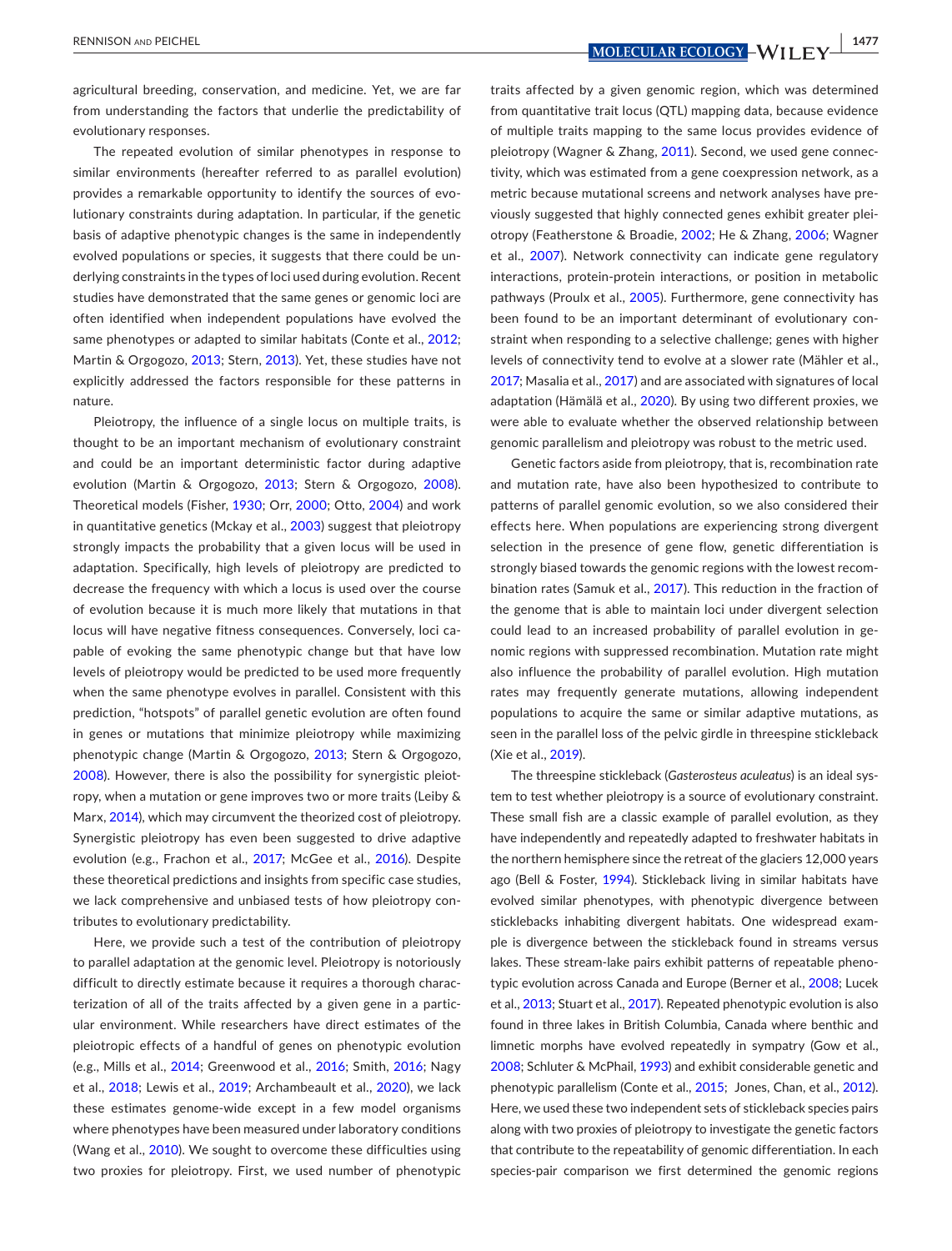**1478 WII FY-MOLECULAR ECOLOGY** *COLOGY RENNISON AND PEICHEL* 

diverging in parallel across our replicate population pairs (16 independent stream-lake pairs and 3 independent benthic-limnetic pairs). We define parallel regions as those that are outliers in the genome-wide  $F_{ST}$  distribution in at least two independent population pairs of an ecotype (stream-lake or benthic-limnetic). We then used these genomewide data to test the predictions that the parallel loci used repeatedly for adaptation have lower levels of predicted pleiotropy, are in regions of low recombination, or have higher mutation rates.

# **2**  | **MATERIALS AND METHODS**

### **2.1**  | **Quantification of parallelism**

Illumina sequence data for 16 independent pairs of stream and lake stickleback (32 populations, 24 individuals per population) from British Columbia, Canada was previously generated by (Stuart et al., [2017](#page-10-10)), using the double-digest restriction-site associated DNAsequencing (double-digest RAD) method. Illumina sequence data for the three independent pairs of benthic and limnetic stickleback (6 populations, 20 individuals per population) from British Columbia, Canada was previously generated by (Samuk et al., [2017\)](#page-10-8) using the genotyping-by-sequencing (GBS) method. Single nucleotide polymorphisms (SNPs) were identified using a standard, reference-based bioinformatics pipeline (see Samuk et al., [2017](#page-10-8) for full details). For both data sets, alignment of reads was done to the *Gasterosteus aculeatus*.BROADS1.97 genome assembly (Jones, Grabherr, et al., [2012](#page-9-25)) for consistency with prior analyses of the same data sets (Samuk et al., [2017;](#page-10-8) Stuart et al., [2017](#page-10-10)).

Weir-Cockerham Fixation index (F<sub>ST</sub>) (Weir & Cockerham, [1984](#page-10-12)) was used to estimate genetic differentiation for each independent pair of stream-lake or benthic-limnetic populations, equating to 19 independent genome-wide  $F_{ST}$  data sets.  $F_{ST}$  was chosen as the metric of differentiation rather than  $D_{xy}$  because it is less affected by the incomplete lineage sorting, which is widespread in stickleback (Samuk et al., [2017](#page-10-8)). Window-averaged  $F_{ST}$  values were calculated across 50 kilobase pair (kbp) windows by dividing the sum of the numerators of all SNP-wise  $F_{ST}$  estimates within a given window by the sum of their denominators. These windows were constrained to have the same size and genomic location for each stream-lake or benthiclimnetic population pair. For downstream analysis we required that each window contained at least three variable sites. Genomic windows were classified as "outliers" or "nonoutliers" based on their mean  $F_{ST}$ . We classified outlier windows as those with mean  $F_{ST}$  values falling within the top 5% of the genome-wide  $F_{ST}$  distribution within a given stream-lake or benthic-limnetic comparison. Outlier classification was performed using custom R scripts (archived in Dryad doi: <https://doi.org/10.5061/dryad.s4mw6m97r>) (R version 3.6.0) (R Core Development Team, [2019](#page-10-13)). There were a total of 2,513 windows meeting the criteria for inclusion in the stream-lake analy-sis (previously reported and analysed in Rennison et al., [2019](#page-10-14)) and 5,733 windows for the benthic-limnetic analysis. A window was categorized as parallel if it was an outlier in two or more independent

population pairs of a given ecotype contrast (i.e., stream-lake or benthic-limnetic). Because there are only three independent pairs of benthic-limnetic ecotypes, we chose two as the cutoff for parallelism in both data sets; this allowed us to include windows in which data was only available for two independent benthic-limnetic pairs. A window was categorized as nonparallel if it was not an outlier in any population pair or if it was an outlier in only a single population pair. For the results presented in the main paper, we compared our proxies of pleiotropy between parallel and nonparallel windows (see below). However, the results of similar comparisons between parallel outlier versus nonparallel outlier windows, as well as between outlier versus not outlier windows are presented in Supporting Information.

In addition to the comparisons of outlier vs. not outlier windows, we also performed analyses based on continuous values of  $F_{ST}$ . For these analyses, it was necessary to normalize  $F_{ST}$  across the independent population pairs, as the replicate pairs varied in the overall magnitude of divergence. To normalize the  $F_{ST}$  values we determined the rank value of  $F_{ST}$  for each window in the  $F_{ST}$  distribution using the "rank" command in R, with the "ties.method" set to "average". This method assigned larger rank values to windows with higher  $F_{ST}$  values and smaller rank values to windows with lower  $F_{ST}$  values. All windows with the same  $F_{ST}$  value received the same rank value. We then averaged the rank scores for each window across the comparisons for each ecotype (the 16 stream-lake pairs or the 3 benthic-limnetic pairs).

## **2.2**  | **Quantification of QTL trait number and PVE**

The stickleback QTL database assembled by (Peichel & Marques, [2017](#page-10-15)) was used to determine the total number of traits mapped to each 50 kbp genomic region. Only traits mapped in threespine stickleback (*G*. *aculeatus*) were used. The database was curated to ensure that if a QTL for the same trait mapped to the same window, it was only counted one time (see Supporting Information Materials and Methods for full curation details). In the final data set (Data S1) there were 858 QTL for 219 traits across eight trait categories that diverge among stream-lake and benthic-limnetic pairs: behaviour/sensory system (24 QTL for 16 traits, e.g., lateral line sensory system, various components of schooling behaviour), body shape (312 QTL for 78 traits, e.g., linear lengths, geometric morphometric landmarks), body size (3 QTL for 1 trait e.g., centroid size), defensive armour (135 QTL for 19 traits, e.g., anal, dorsal and pelvic spine lengths, lateral plate number and size), feeding morphology (333 QTL for 79 traits, e.g., tooth numbers, gill raker numbers and lengths, premaxilla length), pigmentation (13 QTL for 8 traits, e.g., nuptial coloration, melanophore patterning), respiration (17 QTL for 6 traits, e.g., opercle measurements), and swimming (21 QTL for 12 traits, e.g., fin ray number, vertebrae number) (Peichel & Marques, [2017\)](#page-10-15). The mid-point of the marker confidence interval was used to position each QTL into one of the predefined 50 kbp windows. If there was no information on the confidence interval, the mid-point of the flanking markers was used. Once traits were assigned to windows, the mean percent variance explained (PVE) of the QTL for all mapped traits was estimated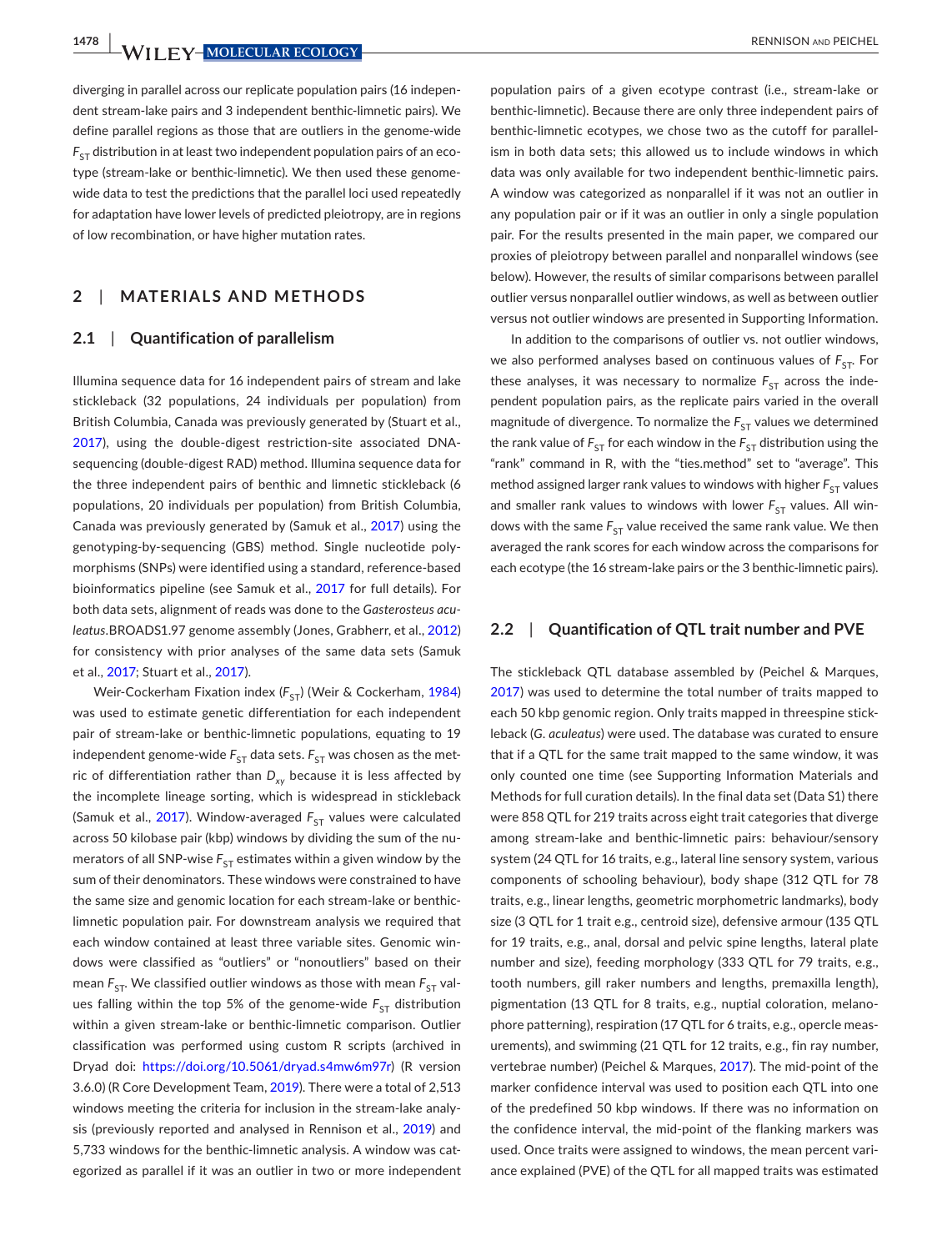RENNISON and PEICHEL **<sup>|</sup> 1479**

from the values in the database. If independent studies mapped the same trait to the same window, PVE was averaged for that trait before estimating the mean for all traits.

# **2.3**  | **Quantification of connectivity**

RNA-seq data previously generated by Huang et al. ([2016\)](#page-9-26) from the spleens and head kidneys of stream and lake threespine stickleback was used to build a gene coexpression network, which allowed the estimation of total connectivity for each gene. Raw RNA-seq reads were downloaded from the European nucleotide archive on 5 July, 2019. Reads were aligned to the *Gasterosteus aculeatus*.BROADS1.97 transcript reference (Jones, Grabherr, et al., [2012](#page-9-25)). Paired-end read mapping was done using STAR 2.6.0c (Dobin et al., [2013](#page-9-27)). Gene expression was estimated using RSEM 1.3.0 with the default parameters (Li & Dewey, [2011](#page-9-28)). A custom PERL script (archived in Dryad doi: <https://doi.org/10.5061/dryad.s4mw6m97r>) was used to output FPKM and create the final expression table. FPKM values were log transformed (log2(x+1)) according to (Langfelder & Horvath, [2008](#page-9-29)). Loci whose variance fell below the first quantile of genome-wide variance were dropped for the data set as these lowly expressed or nonvarying genes usually represent noise (Langfelder & Horvath, [2008](#page-9-29)).

The WGCNA R package for weighted correlation network analysis (Langfelder & Horvath, [2008\)](#page-9-29) was used to build a gene coexpression network from the final gene expression data. A soft-thresholding power was selected after visual inspection of plots of the network topology analysis. At a power of 16 we saw saturation of the scale free topology model fit and mean connectivity and thus selected this value for our network construction. We used the "blockwiseModules" function to build our network, using an unsigned network and maximum block size of 20,000 (which allowed all loci to be estimated in a single block). The minimum module size used in the final network was 30, merged cut height was 0.25 and reassignment threshold was 0. However, increasing or decreasing each parameter by 50% did not affect any of the connectivity results reported in the paper. Intramodular connectivity was estimated using the "intramodular-Connectivity.fromExpr" function. We used the "cor" correlation function and the Euclidean distance option. We then extracted the total connectivity values (kTotal), which is the connectivity of a gene within and between modules for each gene. The mid-point of the coding region of a gene was used to match the estimates of total connectivity to the predefined 50 kbp windows. Connectivity values were averaged across all the genes that mapped to a given window, and these mean connectivity values were used in the downstream analysis.

# **2.4**  | **Caveats of pleiotropy metrics**

We chose to estimate pleiotropy using two independent metrics because we could not estimate pleiotropy directly. One limitation to the use of QTL mapping data for estimating pleiotropy is that we cannot tell whether observed comapping of independent traits is due

to pleiotropy or linkage. A second limitation of the QTL data is that we do not know whether the direction of effects of the QTL on phenotypes lead to synergistic or antagonistic effects on fitness. A third limitation is that we rely on QTL data collected from a variety of different stickleback populations. Although more than half of the QTL are from crosses involving two of the benthic populations studied here and involve many traits known to evolve in parallel in benthiclimnetic pairs (Conte et al., [2015](#page-9-23)), only 16% of the QTL (*n* = 139) are from benthic-limnetic crosses and less than 2% of the QTL (*n* = 17) are from a single stream-lake cross from Europe. Thus, we do not always know whether the QTL contained within the parallel windows are divergent in our benthic-limnetic and/or stream-lake populations.

The connectivity data also has some key limitations. First, the connectivity data is measured at the gene level and yields higher resolution data than the QTL data, but it does not have a direct link to phenotypes or to fitness. Second, the gene coexpression network was only built from RNA-seq data derived from stream-lake stickleback ecotypes. Thus, it is unclear whether the observed significant positive relationship between gene connectivity and parallelism for streamlake pairs (and/or lack of significance for benthic-limnetic pairs) was due to a bias created by building the gene network from only one ecotype pair. However, it is important to note that the data was from European stream-lake populations, which are very distantly related to the Canadian stream-lake populations used here and exhibit very little genetic parallelism (Rennison et al., [2020](#page-10-16)). Despite the different biases and limitations of these two metrics, when taken together they provide complementary (i.e., phenotype-dependent and phenotypeindependent) estimates of pleiotropy (Hämälä et al., [2020\)](#page-9-18).

# **2.5**  | **Estimation of mutation rate, gene density and recombination**

We utilized previous estimates of mutation rate and recombination rate (Samuk et al., [2017](#page-10-8)). The recombination rates (cM/Mbp) were estimated from a high-density genetic map (Roesti et al., [2013\)](#page-10-17). Mutation rates were estimated using PAML (Yang, [2007\)](#page-10-18) as the synonymous substitution rate (dS) across a four species phylogeny (see Samuk et al., [2017](#page-10-8) for a full description of the methods used to estimate these two variables). Gene density was estimated using the package BioMart to obtain a list of all annotated *G*. *aculeatus* coding DNA sequences from ENSEMBL (with start and end positions). We then used a custom R script (archived in Dryad doi: [https://doi.org/10.5061/dryad.s4mw6](https://doi.org/10.5061/dryad.s4mw6m97r) [m97r\)](https://doi.org/10.5061/dryad.s4mw6m97r) to estimate mean recombination rate, mean mutation rate, and total gene number for each of the pre-defined 50 kbp windows.

# **2.6**  | **Comparison of pleiotropy, mutation rate, recombination rate and gene density between parallel and nonparallel windows**

Using custom R scripts (archived in dryad doi: [https://doi.](https://doi.org/10.5061/dryad.s4mw6m97r) [org/10.5061/dryad.s4mw6m97r](https://doi.org/10.5061/dryad.s4mw6m97r)), we estimated the empirical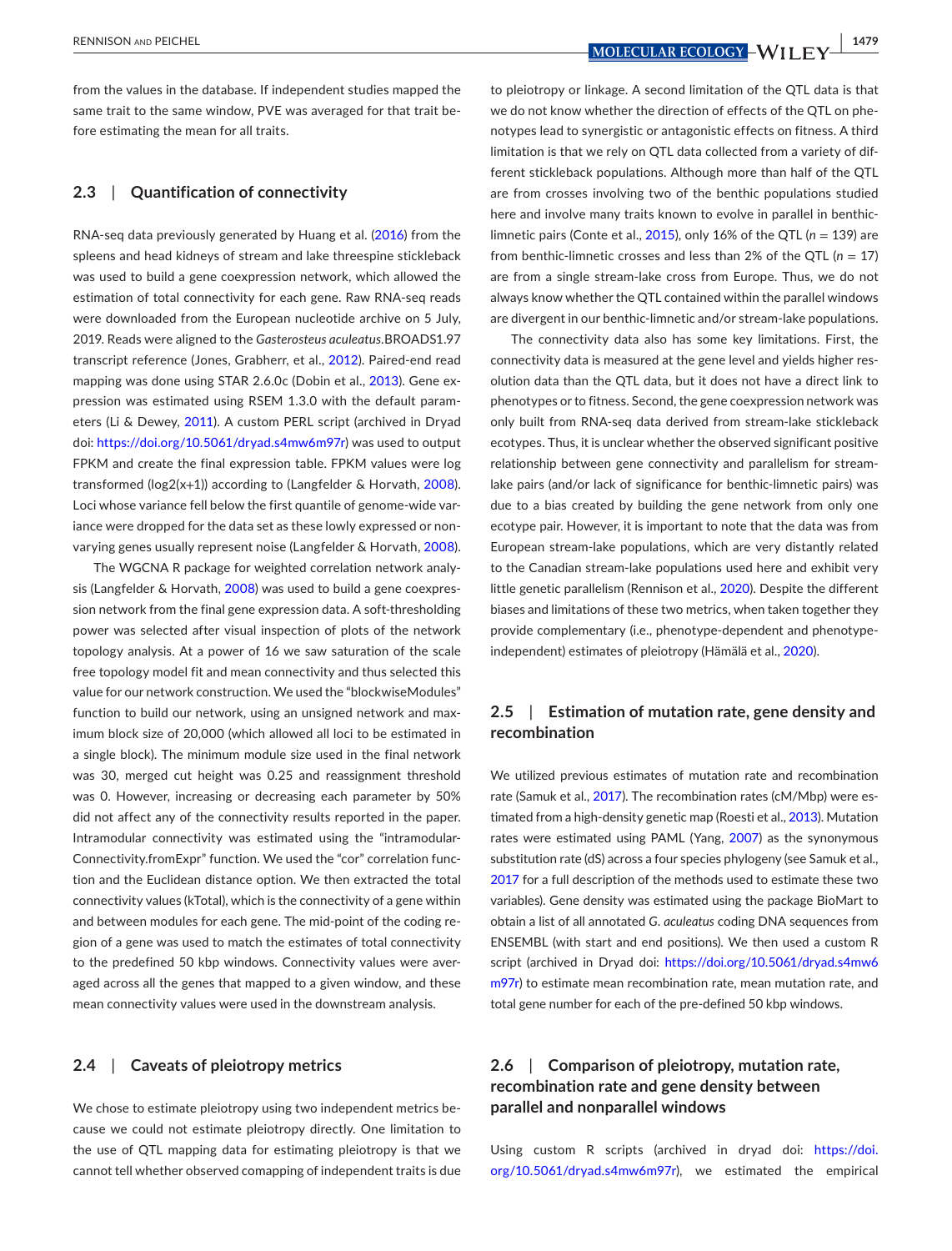**1480 WILLEY-MOLECULAR ECOLOGY** 

difference in proxies of pleiotropy between parallel and nonparallel windows using a linear model. Since pleiotropy estimates were non-normally distributed, we used permutations with 10,000 iterations to build a null distribution to test for significance. For each iteration, the status of a given window as parallel or nonparallel was randomly shuffled across the genome, with missing data held in place. Then with the parallelism status of all windows randomized, we re-estimated the magnitude of difference in the level of pleiotropy between parallel and nonparallel windows. We repeated the process 10,000 times, which yielded a null distribution of the difference in pleiotropy. We then compared our empirical estimate against this null to determine statistical significance; these are the *p*-values reported in the manuscript. The same process was repeated to estimate the significance of the differences in mutation rate, recombination rate, and gene density between parallel and nonparallel windows. Linear models were used to determine the strength of the relationship between our continuous metric of differentiation (mean  $F_{ST}$  rank) and our parallelism metrics (number of mapped traits or connectivity), as well as recombination rate, mutation rate, and gene density.

### **3**  | **RESULTS**

### **3.1**  | **Levels of parallelism across the genome**

Mean genome wide  $F_{ST}$  values ranged from 0.03 to 0.18 for stream-lake pairs and 0.19 to 0.21 for benthic-limnetic pairs (Table S1). In a previous analysis of genomic data from 16 independent stream-lake population pairs (Rennison et al., [2019](#page-10-14)), we found 15% of all 50 kbp windows (37% of outlier windows) were  $F_{ST}$  outliers shared by at least two independent stream-lake population pairs, with up to ten pairs sharing an outlier window (although most are shared by two to four pairs) (Figure S1). For the benthic-limnetic population pairs, 3% of all genomic windows (30% of outlier windows) were  $F_{ST}$  outliers shared by at least two independent pairs, with 7% of outlier windows shared among all three of the pairs (Figure S1).

# **3.2**  | **Comparison of pleiotropy between parallel and nonparallel windows**

Pleiotropy in each genomic window was estimated using two independent proxies, number of mapped QTL (measured as either total number of traits affected by the QTL or mean PVE of all those QTL) and mean gene connectivity. All pleiotropy proxies yielded estimates with exponential frequency distributions across the windows (Figure S2). Using the QTL estimates of pleiotropy, we found that parallel windows contained twice as many mapped traits as nonparallel windows (stream-lake: parallel windows =  $2.96 \pm 1.10$ traits, nonparallel windows =  $1.49 \pm 0.11$  traits, permutation test  $p = .004$ ; benthic-limnetic: parallel windows = 3.48  $\pm$  1.20 traits,

nonparallel windows =  $1.68 \pm 0.11$ , permutation test  $p = .002$ ) (Figure [1a](#page-5-0)). QTL in parallel windows also tended to explain more variance than those in nonparallel windows, although this was not quite significant in the stream-lake comparison (stream-lake: parallel windows =  $13.68 \pm 4.14$ %, nonparallel windows =  $9.48 \pm 0.95$ %, permutation test *p* = .074; benthic-limnetic: parallel windows =  $17.36 \pm 4.7$ %, nonparallel windows =  $9.02 \pm 0.48$ %, permutation test  $p = .0002$ ) (Figure S3). The pattern of significantly increased pleiotropy in parallel windows relative to nonparallel windows remains true if only windows that were an outlier in at least one population are considered; we also find no difference in the number of QTL mapping to outlier windows compared to nonoutlier windows (see Supporting Information text for full statistical results).

To avoid any possible biases imposed by categorizing windows into the binary classes of parallel or nonparallel, we also used a continuous metric of repeatability: mean  $F_{ST}$  rank across replicate ecotype pairs (a larger rank indicates that a window had a higher  $F_{ST}$  value among the distribution of values in a given population pair; thus a larger mean rank indicates a parallel window that had a higher  $F_{ST}$  value across multiple pairs). Using mean  $F_{ST}$  rank, we find that for both the benthic-limnetic and stream-lake comparisons, genomic windows with higher mean  $F_{ST}$  rank contain significantly more mapped QTL (stream-lake correlation coefficient (*r*) = 0.14, *p* = .032; benthic-limnetic  $r = 0.15$ ,  $p = .0022$ ) (Figure [1b](#page-5-0)).

Using gene connectivity as the metric of pleiotropy we find the same pattern of increased pleiotropy in parallel windows and in windows with higher mean  $F_{ST}$  rank. Genes in parallel windows were 1.2-fold more connected than those in nonparallel windows (stream-lake: parallel windows =  $18.1 \pm 1.5$ , nonparallel windows =  $14.9 \pm 0.6$  mean connectivity, permutation test  $p = 0.014$ ; benthic-limnetic: parallel windows =  $18.1 \pm 1.7$ , nonparallel windows =  $14.2 \pm 1.0$  mean connectivity, permutation test  $p = .063$ ) (Figure [2a](#page-6-0)). There is also a positive relationship between gene connectivity in a window and the mean  $F_{ST}$  rank across replicate stream-lake  $(r = 0.01, p = .13)$  and benthic-limnetic ecotype pairs  $(r = 0.03, p = .03)$  (Figure [2b\)](#page-6-0). The relationship between gene connectivity and parallelism did not change if only outlier windows were considered, and connectivity levels did not differ between outlier and nonoutlier windows (see Supporting Information text for full statistical results).

# **3.3**  | **Comparison of gene density, mutation rate, and recombination rate between parallel and nonparallel windows**

There was no significant difference in the mean gene count between parallel and nonparallel windows (stream-lake: parallel windows =  $3.23 \pm 0.2$  genes, nonparallel windows =  $3.1 \pm 0.1$  genes, permutation test  $p = .18$ ; benthic-limnetic: parallel windows =  $3.0 \pm 0.2$  genes, nonparallel windows =  $3.2 \pm 0.03$  genes, permutation test  $p = .85$ ) (Figure [3a](#page-7-0)). In the stream-lake comparison, there was no difference in mean recombination rate (parallel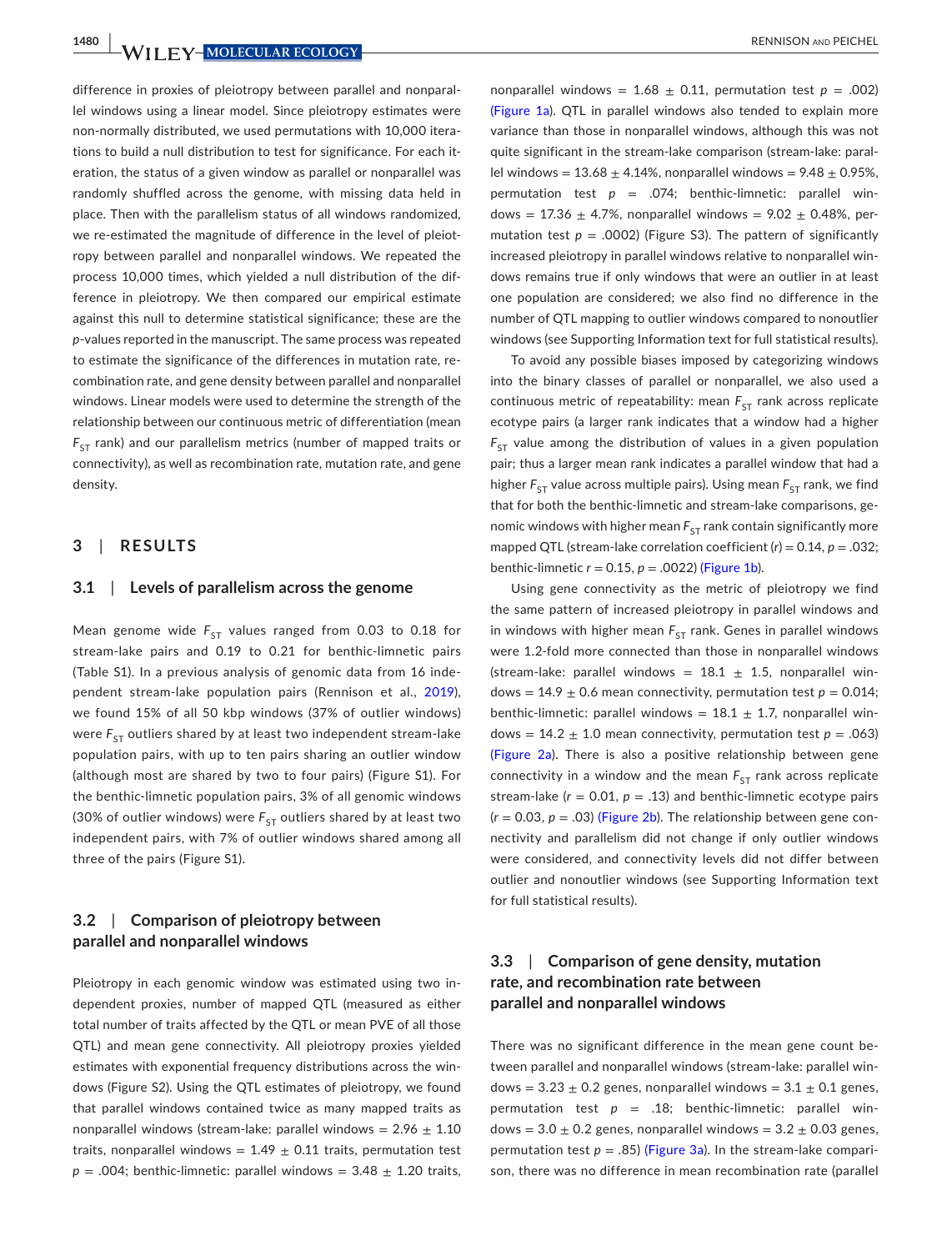<span id="page-5-0"></span>**FIGURE 1** (a) Comparisons of pleiotropy (number of traits with mapped QTL) between parallel and nonparallel windows. An asterisk indicates permutation test *p* < .05. (b) Relationship between pleiotropy (number of traits with mapped QTL) and mean  $F_{ST}$  rank. Note that the total number of windows with data or having unique  $F_{ST}$  values differed between the stream-lake and benthic-limnetic ecotype pairs so that the mean  $F_{ST}$  rank values differ among these comparisons



windows =  $3.6 \pm 0.51$  cM/Mbp, nonparallel =  $4.24 \pm 0.34$  cM/ Mbp, permutation test  $p = .76$ ) or mean mutation rates (parallel windows dS =  $0.92 \pm 0.02$ , nonparallel windows dS =  $0.92 \pm 0.01$ , permutation test  $p = .45$ ) between parallel and nonparallel windows (Figure [3b,c](#page-7-0)). In the benthic-limnetic comparison, mean recombination and mutation rates were significantly lower for parallel windows (recombination: parallel windows =  $0.30 \pm 0.1$  cM/ Mbp, nonparallel windows =  $4.86 \pm 0.2$  cM/Mbp, permutation test  $p = .002$ ; mutation rate (dS): parallel windows =  $0.89 \pm 0.017$ , nonparallel windows =  $0.94 \pm 0.003$ , permutation test  $p = .004$ ) (Figure [3b,c](#page-7-0)). Recombination rates and mutation rates were positively correlated ( $r = 0.12$ ,  $p = .0001$ ) in the benthic-limnetic comparison. However, when only outlier windows were considered in the benthic-limnetic comparison, there was no significant difference in the recombination or mutation rate of parallel versus nonparallel windows (recombination rate: nonparallel outlier windows =  $2.45 \pm 0.8$  cM/Mbp, parallel outlier

windows =  $0.30 \pm 1.6$  cM/Mbp, permutation test  $p = .09$ ; Mutation rate (dS): nonparallel outlier windows =  $0.90 \pm 0.01$ , parallel outlier windows =  $0.89 \pm 0.02$ , permutation test  $p = .32$ ). The analyses using our continuous estimate of parallelism, rank  $F_{ST}$  showed the same patterns (see Figure S4).

#### **4**  | **DISCUSSION**

### **4.1**  | **Magnitude of parallelism**

Benthic-limnetic pairs exhibit a relatively high magnitude of parallelism (33%) among putatively adaptive loci; this matches the findings of a previous study where ~33% of benthic-limnetic outlier SNPs were shared among at least two pairs (Jones, Chan, et al., [2012](#page-9-24)). A similar level of parallelism was observed for stream-lake pairs (37% of outliers), with two to 10 population pairs sharing a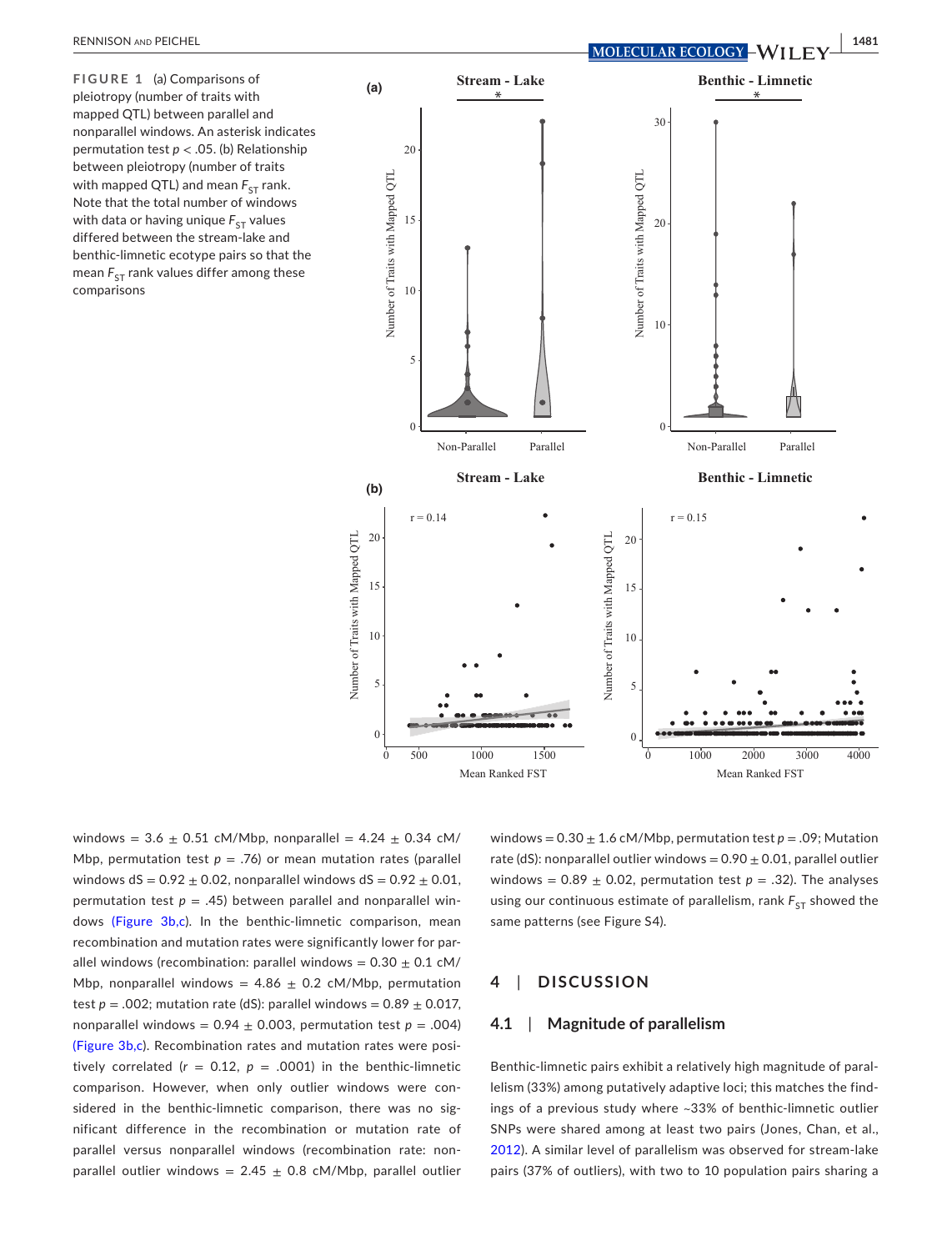

<span id="page-6-0"></span>**FIGURE 2** (a) Comparisons of pleiotropy between parallel and nonparallel windows as measured by mean connectivity. An asterisk indicates permutation test *p* < .05. (b) Relationship between mean connectivity and mean  $F_{ST}$  rank. Note that the total number of windows with data or having unique  $F_{ST}$ values differed between the stream-lake and benthic-limnetic ecotype pairs so that the mean  $F_{ST}$  rank values differ among these comparisons

given outlier. The variable magnitude of parallelism observed for stream-lake pairs mirrors phenotypic parallelism, which has also been shown to be highly variable in these populations (Stuart et al., [2017\)](#page-10-10).

# **4.2**  | **Association between parallelism and pleiotropy**

Parallel windows contain loci that are more pleiotropic on average than loci in windows that are adaptive in only a single population pair or evolving neutrally. This pattern was consistent across the two ecotype pairs (benthic-limnetic and stream-lake) and across the two measures of pleiotropy (number of mapped QTL and gene connectivity). Both pleiotropy proxies were found to have exponential distributions, suggesting that most genes have low levels of predicted pleiotropy, while some genes are highly pleiotropic. Our distributions of pleiotropy were similar to those found previously for yeast, nematodes and mice (Wang et al., [2010\)](#page-10-4).

On average, nonparallel windows contained genes that were less connected and influenced fewer mapped traits than parallel windows. However, we observed that nonparallel windows also tended to contain the genes that were the most pleiotropic (i.e., most connected and influencing the greatest number of traits) (i.e., Figure [1,](#page-5-0) Figure [2](#page-6-0), and Figure S3). To examine the possibility that intermediate levels of pleiotropy are favoured in parallel windows, we examined the relationship between the magnitude of pleiotropy and the magnitude of parallelism. Unfortunately, there was not enough variation in magnitude of parallelism to conduct these analyses using the three available benthic-limnetic pairs. However, in the stream-lake pairs, the greatest levels of pleiotropy are seen at intermediate levels of parallelism, when two or three populations share an outlier region (Figure S5). These data suggest that higher levels of pleiotropy might become constraining.

Overall, a pattern of increased pleiotropy in parallel outlier windows is consistent with the idea that low or intermediate levels of pleiotropy may be beneficial for adaptation (Frachon et al., [2017;](#page-9-7) Wagner & Zhang, [2011;](#page-10-5) Wang et al., [2010](#page-10-4)), and that it is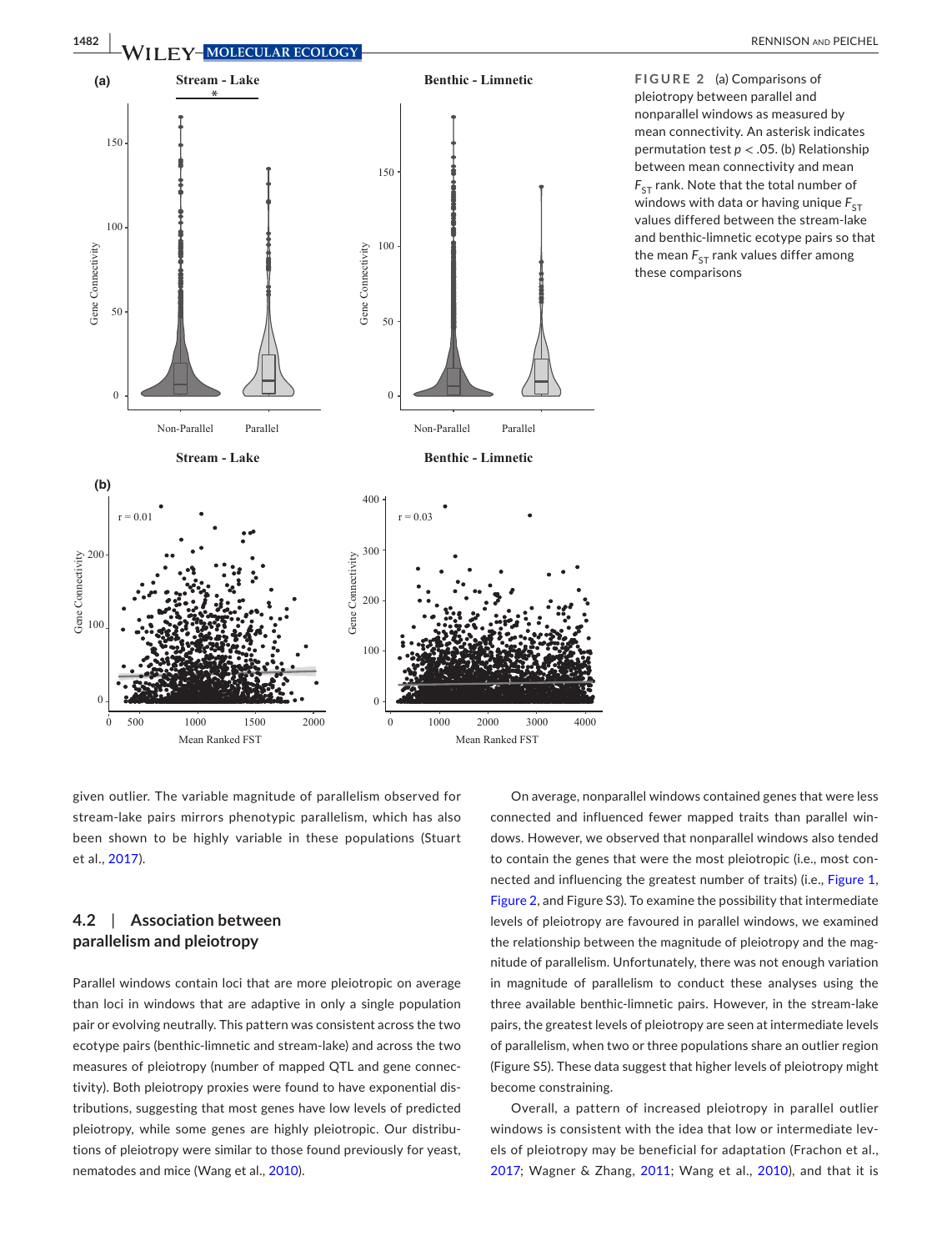<span id="page-7-0"></span>**FIGURE 3** Comparison of (a) gene number, (b) recombination rate (cM/Mbp), and (c) mutation rate (dS) between parallel and nonparallel windows. An asterisk indicates permutation test *p* < .05

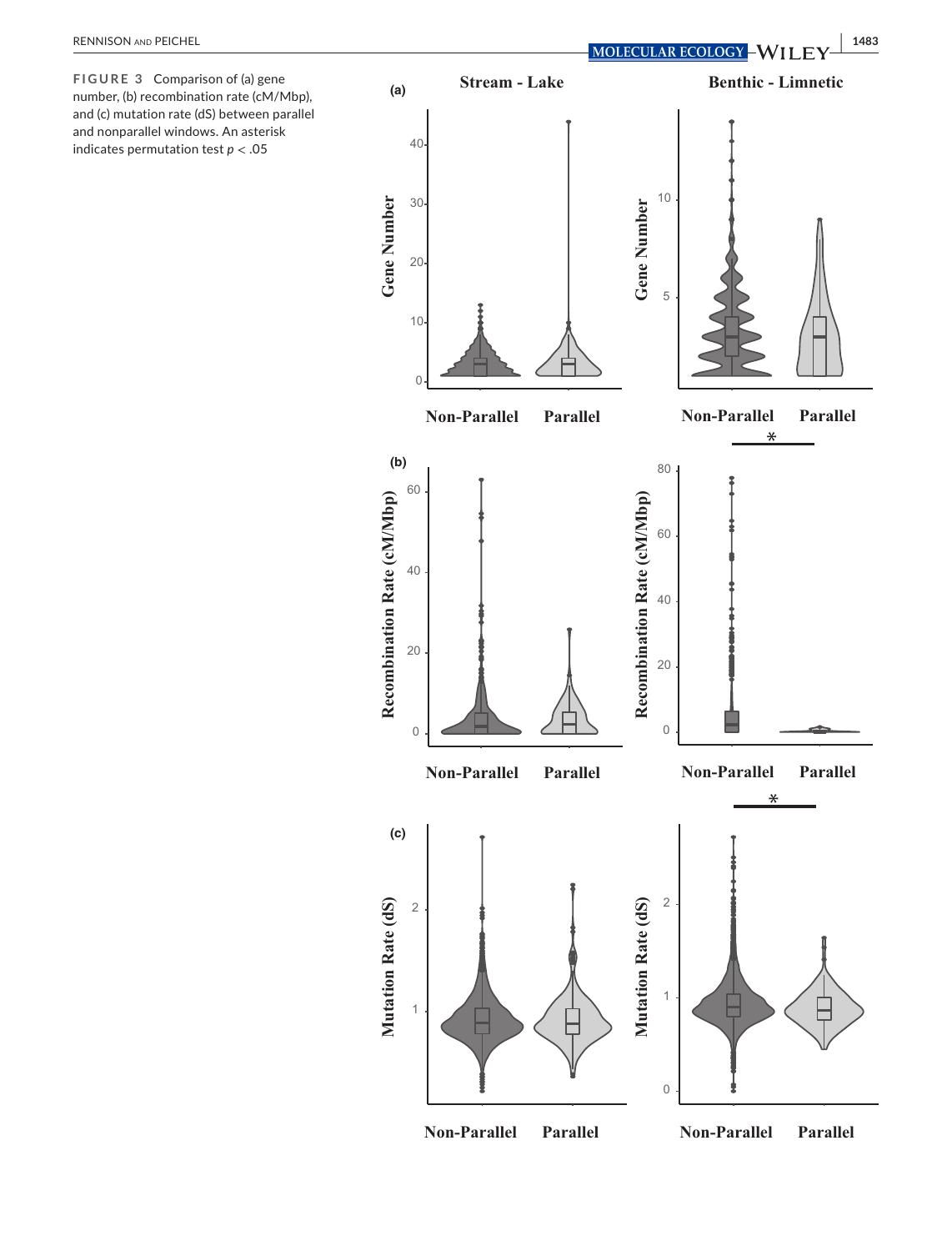**1484 WII FY-MOLECULAR ECOLOGY RENNISON AND PEICHEL** 

only at high levels that pleiotropy becomes constraining (Hansen, [2003](#page-9-30)). These recent findings conflict with earlier theoretical work suggesting that pleiotropy is constraining and should always be disfavoured (Fisher, [1930](#page-9-3); Orr, [2000](#page-9-4); Otto, [2004](#page-10-2)). Our results are also contrary to the suggestion that genes and mutations that minimize pleiotropy will contribute more often to repeated phenotypic evolution (Martin & Orgogozo, [2013](#page-9-2); Stern & Orgogozo, [2008](#page-10-1)), but consistent with more recent work demonstrating that pleiotropic loci can contribute to adaptive phenotypic evolution (Archambeault et al., [2020;](#page-9-13) Greenwood et al., [2016;](#page-9-10) Hämälä et al., [2020](#page-9-18); Lewis et al., [2019;](#page-9-12) Mills et al., [2014](#page-9-9); Nagy et al., [2018](#page-9-11); Smith, [2016](#page-10-3)).

Why might pleiotropic loci be reused over the course of adaptive evolution? First, low levels of pleiotropy can increase the genetic variation available for selection to work upon (Hansen, [2003](#page-9-30)). Second, synergistic pleiotropy can facilitate a rapid change of multiple characters simultaneously, allowing coadaptation of a suite of traits (Frachon et al., [2017](#page-9-7); Wagner & Zhang, [2011;](#page-10-5) Wang et al., [2010](#page-10-4)). Loci with such synergistic pleiotropic effects might be particularly maintained as standing genetic variation in systems such as sticklebacks, in which repeated adaptation to similar environments has occurred many times (Jones, Grabherr, et al., [2012](#page-9-25); Nelson & Cresko, [2018\)](#page-9-31). These bouts of recurrent selection might lead to the preservation of genetic variants with optimal levels of pleiotropy. Future work should determine whether adaptive loci arising due to standing genetic variation have higher levels of pleiotropy than those due to novel mutation. Most crucially, future work should also determine whether traits with a pleiotropic genetic basis have synergistic or antagonistic fitness effects. Such studies will provide insight into the mechanisms by which pleiotropy is not a constraint and perhaps even beneficial.

# **4.3**  | **Association between parallelism and other genomic factors**

It is important to note that the observed increase in mean pleiotropy of parallel windows could not be explained by other genomic factors. We did find that in the benthic-limnetic comparison, mean recombination and mutation rates were significantly lower for parallel windows. However, in the benthic-limnetic pairs recombination rates and mutation rates were positively correlated, which probably accounts for the observed reduced mutation rates in parallel windows. The finding of low recombination rates in parallel windows for benthic-limnetic stickleback is not completely surprising. It has previously been shown that there is a strong relationship between low recombination rate and probability of a variant being classified as an outlier in stickleback populations that are experiencing ongoing gene flow paired with strong divergent selection (Samuk et al., [2017](#page-10-8)). It is known that there is ongoing gene flow between benthic and limnetic stickleback in all three pairs (D. Rennison, unpublished data). The absence of a relationship between recombination rate and outlier status (or parallelism) for stream-lake stickleback pairs may

be explained by lower levels of gene flow between these ecotypes (Samuk et al., [2017](#page-10-8); Stuart et al., [2017](#page-10-10)) or perhaps by weaker divergent selection. The effect of recombination in benthic-limnetic pairs could also be explained by some other shared feature of the genome that is correlated with recombination rate. Nonetheless, the effect of recombination in these pairs cannot fully explain the association between parallelism and pleiotropy because it is still found when only outlier windows are considered. Thus, pleiotropy appears to be a key predictor of patterns of repeatable divergence in threespine stickleback.

### **4.4**  | **Concluding remarks**

In two independent systems of wild stickleback and using two independent proxies for pleiotropy, we consistently see that genomic regions diverging in parallel have higher levels of pleiotropy than nonparallel regions. We find evidence that intermediate levels of pleiotropy are favoured, suggesting that high levels of pleiotropy may become constraining. Thus, levels of pleiotropy appear to affect genome-wide patterns of repeated divergence in nature. In contrast, parallel divergence is not readily explained by differences in mutation rate, gene density or recombination rate. This study provides further empirical evidence supporting the idea that low or intermediate levels of pleiotropy are not constraining, and that some degree of pleiotropy may actually be advantageous for rapid adaptation.

### **ACKNOWLEDGEMENTS**

We are grateful to authors of the original studies whose previously generated data sets were reanalysed for the purpose of this study. This project received funding from the European Union's Horizon 2020 research and innovation programme under the Marie Skłodowska-Curie grant agreement 794277-PLEVOCON (to D.J.R). Open Access Funding provided by Universitat Bern.

### **CONFLICT OF INTEREST**

The authors declare they have no conflicting interests regarding this study.

#### **AUTHOR CONTRIBUTIONS**

Diana J. Rennison and Catherine L. Peichel conceived of the idea behind the study; Diana J. Rennison analysed the data; Diana J. Rennison wrote the manuscript with input from Catherine L. Peichel.

#### **DATA AVAILABILITY STATEMENT**

All of the input files and corresponding scripts have been archived in the Dryad repository doi: [https://doi.org/10.5061/dryad.s4mw6](https://doi.org/10.5061/dryad.s4mw6m97r) [m97r](https://doi.org/10.5061/dryad.s4mw6m97r)). Accession numbers for raw sequence data used in the study can be found in Table S2.

### **ORCID**

*Diana J. Rennison* <https://orcid.org/0000-0002-5944-0743> *Catherine L. Peichel* <https://orcid.org/0000-0002-7731-8944>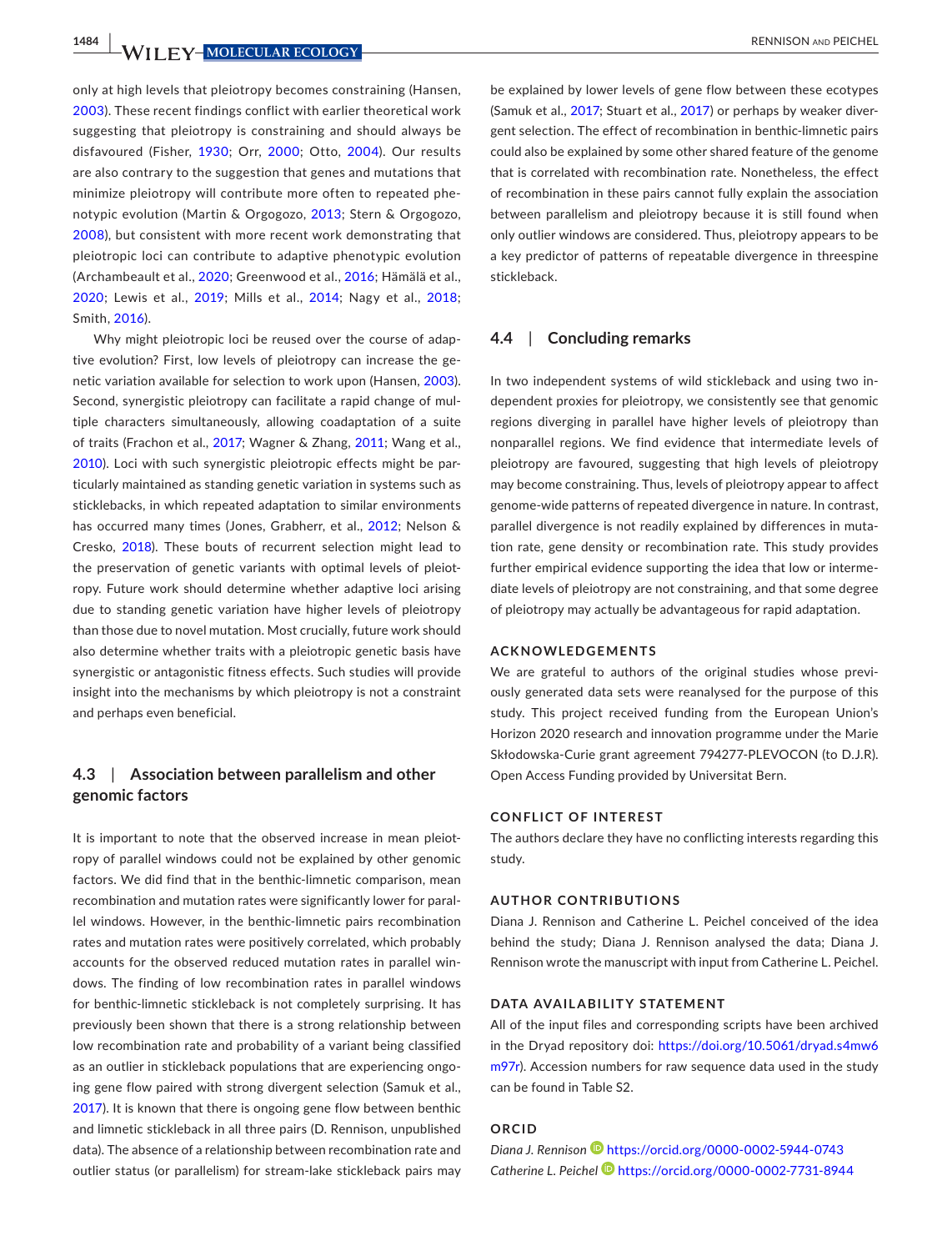#### **REFERENCES**

- <span id="page-9-13"></span>Archambeault, S. L., Bärtschi, L. R., Merminod, A. D., & Peichel, C. L. (2020). Adaptation via pleiotropy and linkage: Association mapping reveals a complex genetic architecture within the stickleback Eda locus. *Evolution Letters*, *4*, 282–3012.
- <span id="page-9-19"></span>Bell, M. A., & Foster, S. A. (1994). *The evolutionary biology of the threespine stickleback*. Oxford University Press.
- <span id="page-9-20"></span>Berner, D., Adams, D. C., Grandchamp, A. C., & Hendry, A. P. (2008). Natural selection drives patterns of lake–stream divergence in stickleback foraging morphology. *Journal of Evolutionary Biology*, *21*, 1653–1665. <https://doi.org/10.1111/j.1420-9101.2008.01583.x>
- <span id="page-9-0"></span>Bolnick, D. I., Barrett, R. D. H., Oke, K. B., Rennison, D. J., & Stuart, Y. E. (2018). (Non) parallel evolution. *Annual Review of Ecology Evolution and Systematics*, *49*, 303–330. [https://doi.org/10.1146/annurev](https://doi.org/10.1146/annurev-ecolsys-110617-062240)[ecolsys-110617-062240](https://doi.org/10.1146/annurev-ecolsys-110617-062240)
- <span id="page-9-23"></span>Conte, G. L., Arnegard, M. E., Best, J., Chan, Y. F., Jones, F. C., Kingsley, D. M., Schluter, D., & Peichel, C. L. (2015). Extent of QTL reuse during repeated phenotypic divergence of sympatric threespine stickleback. *Genetics*, *201*, 1189–1200. [https://doi.org/10.1534/genet](https://doi.org/10.1534/genetics.115.182550) [ics.115.182550](https://doi.org/10.1534/genetics.115.182550)
- <span id="page-9-1"></span>Conte, G. L., Arnegard, M. E., Peichel, C. L., & Schluter, D. (2012). The probability of genetic parallelism and convergence in natural populations. *Proceedings of the Royal Society B: Biological Sciences*, *279*, 5039–5047. <https://doi.org/10.1098/rspb.2012.2146>
- <span id="page-9-27"></span>Dobin, A., Davis, C. A., Schlesinger, F., Drenkow, J., Zaleski, C., Jha, S., Batut, P., Chaisson, M., & Gingeras, T. R. (2013). STAR: ultrafast universal RNA-seq aligner. *Bioinformatics*, *29*, 15–21. [https://doi.](https://doi.org/10.1093/bioinformatics/bts635) [org/10.1093/bioinformatics/bts635](https://doi.org/10.1093/bioinformatics/bts635)
- <span id="page-9-14"></span>Featherstone, D. E., & Broadie, K. (2002). Wrestling with pleiotropy: genomic and topological analysis of the yeast gene expression network. *BioEssays*, *24*, 267–274. <https://doi.org/10.1002/bies.10054>
- <span id="page-9-3"></span>Fisher, R. A. (1930). *The genetical theory of natural selection*. Oxford University Press.
- <span id="page-9-7"></span>Frachon, L., Libourel, C., Villoutreix, R., Carrère, S., Glorieux, C., Huard-Chauveau, C., Navascués, M., Gay, L., Vitalis, R., Baron, E., Amsellem, L., Bouchez, O., Vidal, M., Le Corre, V., Roby, D., Bergelson, J., & Roux, F. (2017). Intermediate degrees of synergistic pleiotropy drive adaptive evolution in ecological time. *Nature Ecology and Evolution*, *1*, 1551. <https://doi.org/10.1038/s41559-017-0297-1>
- <span id="page-9-22"></span>Gow, J. L., Rogers, S. M., Jackson, M., & Schluter, D. (2008). Ecological predictions lead to the discovery of a benthic–limnetic sympatric species pair of threespine stickleback in Little Quarry Lake, British Columbia. *Canadian Journal of Zoology*, *86*, 564–571. [https://doi.](https://doi.org/10.1139/Z08-032) [org/10.1139/Z08-032](https://doi.org/10.1139/Z08-032)
- <span id="page-9-10"></span>Greenwood, A. K., Mills, M. G., Wark, A. R., Archambeault, S. L., & Peichel, C. L. (2016). Evolution of schooling behavior in threespine sticklebacks is shaped by the *Eda* gene. *Genetics*, *203*, 677–681.
- <span id="page-9-18"></span>Hämälä, T., Gorton, A. J., Moeller, D. A., & Tiffin, P. (2020). Pleiotropy facilitates local adaptation to distant optima in common ragweed (*Ambrosia artemisiifolia*). *PLoS Genetics*, *16*, e1008707. [https://doi.](https://doi.org/10.1371/journal.pgen.1008707) [org/10.1371/journal.pgen.1008707](https://doi.org/10.1371/journal.pgen.1008707)
- <span id="page-9-30"></span>Hansen, T. F. (2003). Is modularity necessary for evolvability?: Remarks on the relationship between pleiotropy and evolvability. *Biosystems*, *69*, 83–94. [https://doi.org/10.1016/S0303-2647\(02\)00132-6](https://doi.org/10.1016/S0303-2647(02)00132-6)
- <span id="page-9-15"></span>He, X., & Zhang, J. (2006). Toward a molecular understanding of pleiotropy. *Genetics*, *173*, 1885–1891. [https://doi.org/10.1534/genet](https://doi.org/10.1534/genetics.106.060269) [ics.106.060269](https://doi.org/10.1534/genetics.106.060269)
- <span id="page-9-26"></span>Huang, Y., Chain, F. J. J., Panchal, M., Eizaguirre, C., Kalbe, M., Lenz, T. L., Samonte, I. E., Stoll, M., Bornberg-Bauer, E., Reusch, T. B. H., Milinski, M., & Feulner, P. G. D. (2016). Transcriptome profiling of immune tissues reveals habitat-specific gene expression between lake and river sticklebacks. *Molecular Ecology*, *25*, 943–958. [https://](https://doi.org/10.1111/mec.13520) [doi.org/10.1111/mec.13520](https://doi.org/10.1111/mec.13520)
- <span id="page-9-24"></span>Jones, F. C., Chan, Y. F., Schmutz, J., Grimwood, J., Brady, S. D., Southwick, A. M., Absher, D. M., Myers, R. M., Reimchen, T. E., Deagle, B. E.,

typing array reveals patterns of global and repeated species-pair divergence in sticklebacks. *Current Biology*, *22*, 83–90. [https://doi.](https://doi.org/10.1016/j.cub.2011.11.045) [org/10.1016/j.cub.2011.11.045](https://doi.org/10.1016/j.cub.2011.11.045)

<span id="page-9-25"></span>Jones, F. C., Grabherr, M. G., Chan, Y. F., Russell, P., Mauceli, E., Johnson, J., Swofford, R., Pirun, M., Zody, M. C., White, S., Birney, E., Searle, S., Schmutz, J., Grimwood, J., Dickson, M. C., Myers, R. M., Miller, C. T., Summers, B. R., Knecht, A. K., … Kingsley, D. M. (2012). The genomic basis of adaptive evolution in threespine sticklebacks. *Nature*, *484*, 55–61. <https://doi.org/10.1038/nature10944>

<span id="page-9-29"></span>Langfelder, P., & Horvath, S. (2008). WGCNA: an R package for weighted correlation network analysis. *BMC Bioinformatics*, *9*, 559. [https://](https://doi.org/10.1186/1471-2105-9-559) [doi.org/10.1186/1471-2105-9-559](https://doi.org/10.1186/1471-2105-9-559)

<span id="page-9-6"></span>Leiby, N., & Marx, C. (2014). Metabolic erosion primarily through mutation accumulation, and not tradeoffs, drives limited evolution of substrate specificity in Escherichia coli. *PLoS Biology*, *12*, 1–10. <https://doi.org/10.1371/journal.pbio.1001789>

- <span id="page-9-12"></span>Lewis, J. J., Geltman, R. C., Pollak, P. C., Rondem, K. E., Van Belleghem, S. M., Hubisz, M. J., Munn, P. R., Zhang, L., Benson, C., Mazo-Vargas, A., Danko, C. G., Counterman, B. A., Papa, R., & Reed, R. D. (2019). Parallel evolution of ancient, pleiotropic enhancers underlies butterfly wing pattern mimicry. *Proceedings of National Academy of Science U.S.A*, *116*, 24174–24183. [https://doi.org/10.1073/](https://doi.org/10.1073/pnas.1907068116) [pnas.1907068116](https://doi.org/10.1073/pnas.1907068116)
- <span id="page-9-28"></span>Li, B., & Dewey, C. N. (2011). RSEM: accurate transcript quantification from RNA-Seq data with or without a reference genome. *BMC Bioinformatics*, *12*, 323. <https://doi.org/10.1186/1471-2105-12-323>
- <span id="page-9-21"></span>Lucek, K., Sivasundar, A., Roy, D., & Seehausen, O. (2013). Repeated and predictable patterns of ecotypic differentiation during a biological invasion: lake–stream divergence in parapatric Swiss stickleback. *Journal of Evolutionary Biology*, *26*, 2691–2709. [https://doi.](https://doi.org/10.1111/jeb.12267) [org/10.1111/jeb.12267](https://doi.org/10.1111/jeb.12267)
- <span id="page-9-16"></span>Mähler, N., Wang, J., Terebieniec, B. K., Ingvarsson, P. K., Street, N. R., & Hvidsten, T. R. (2017). Gene co-expression network connectivity is an important determinant of selective constraint. *PloS Genetics*, *13*, e1006402.<https://doi.org/10.1371/journal.pgen.1006402>
- <span id="page-9-2"></span>Martin, A., & Orgogozo, V. (2013). The loci of repeated evolution: a catalog of genetic hotspots of phenotypic variation. *Evolution*, *67*, 1235– 1250. <https://doi.org/10.1111/evo.12081>
- <span id="page-9-17"></span>Masalia, R. R., Bewick, A. J., & Burke, J. M. (2017). Connectivity in gene co-expression networks negatively correlates with rates of molecular evolution in flowering plants. *PLoS One*, *12*, e0182289. [https://](https://doi.org/10.1371/journal.pone.0182289) [doi.org/10.1371/journal.pone.0182289](https://doi.org/10.1371/journal.pone.0182289)
- <span id="page-9-8"></span>McGee, L. W., Sackman, A. M., Morrison, A. J., Pierce, J., Anisman, J., & Rokyta, D. R. (2016). Synergistic pleiotropy overrides the costs of complexity in viral adaptation. *Genetics*, *202*, 285–295. [https://doi.](https://doi.org/10.1534/genetics.115.181628) [org/10.1534/genetics.115.181628](https://doi.org/10.1534/genetics.115.181628)
- <span id="page-9-5"></span>Mckay, J. K., Richards, J. H., & Mitchell-Olds, T. (2003). Genetics of drought adaptation in *Arabidopsis thaliana*: Pleiotropy contributes to genetic correlations among ecological traits. *Molecular Ecology*, *12*, 1137–1151.
- <span id="page-9-9"></span>Mills, M. G., Greenwood, A. K., & Peichel, C. L. (2014). Pleiotropic effects of a single gene on skeletal development and sensory system patterning in sticklebacks. *EvoDevo*, *5*, 5. [https://doi.](https://doi.org/10.1186/2041-9139-5-5) [org/10.1186/2041-9139-5-5](https://doi.org/10.1186/2041-9139-5-5)
- <span id="page-9-11"></span>Nagy, O., Nuez, I., Savisaar, R., Peluffo, A. E., Yassin, A., Lang, M., Stern, D. L., Matute, D. R., David, J. R., & Courtier-Orgogozo, V. (2018). Correlated evolution of two copulatory organs via a single *cis*regulatory nucleotide change. *Current Biology*, *28*, 3450–3457. <https://doi.org/10.1016/j.cub.2018.08.047>
- <span id="page-9-31"></span>Nelson, T. C., & Cresko, W. A. (2018). Ancient genomic variation underlies repeated ecological adaptation in young stickleback populations. *Evolution Letters*, *2*, 9–21.<https://doi.org/10.1002/evl3.37>
- <span id="page-9-4"></span>Orr, H. A. (2000). Adaptation and the cost of complexity. *Evolution*, *54*(1), 13–20.<https://doi.org/10.1111/j.0014-3820.2000.tb00002.x>